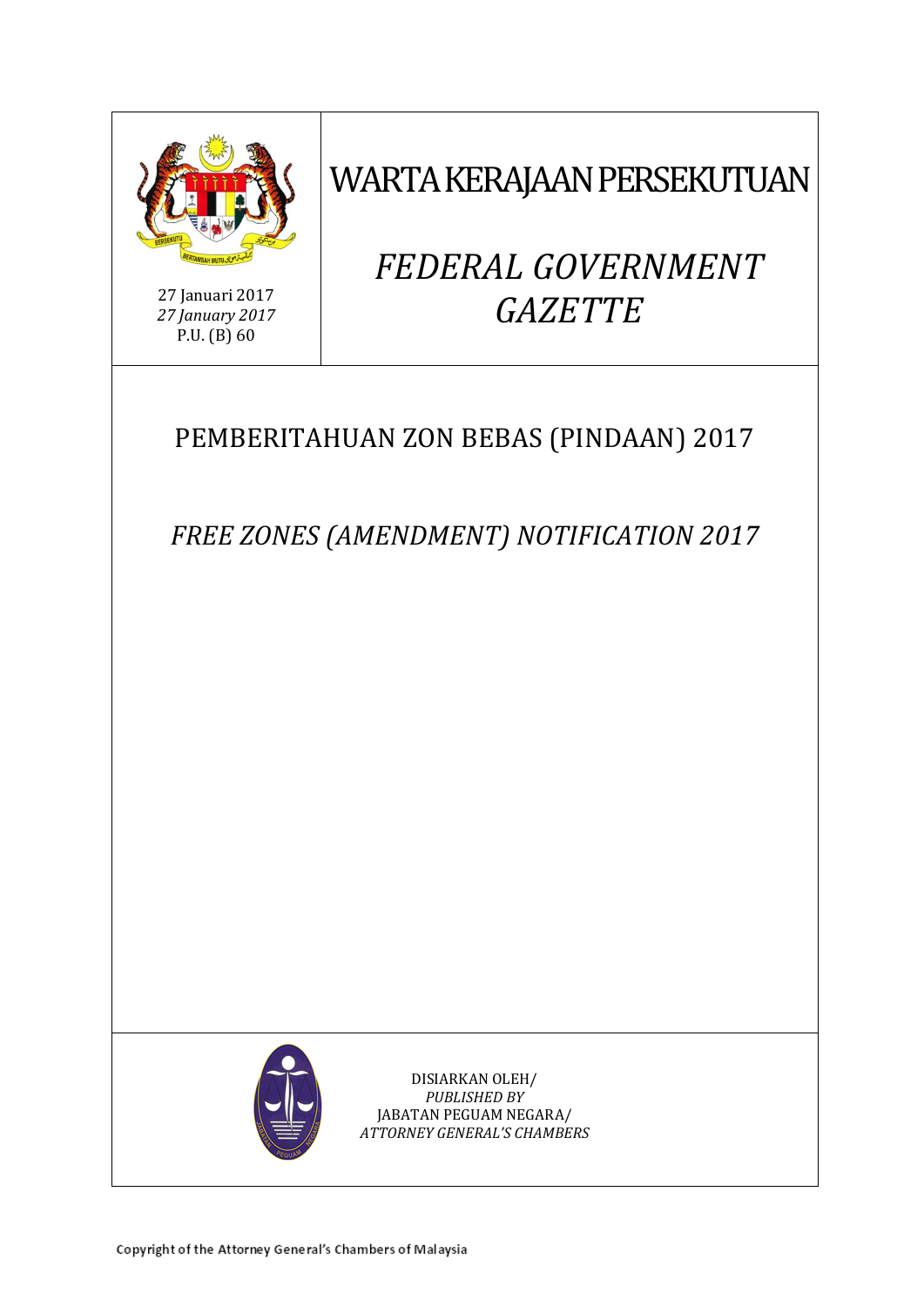#### AKTA ZON BEBAS 1990

# PEMBERITAHUAN ZON BEBAS (PINDAAN) 2017

PADA menjalankan kuasa yang diberikan oleh subseksyen 10(2) Akta Zon Bebas 1990 [*Akta 438*], Menteri membuat pemberitahuan yang berikut:

#### **Nama dan permulaan kuat kuasa**

1. (1) Pemberitahuan ini bolehlah dinamakan **Pemberitahuan Zon Bebas (Pindaan) 2017**.

(2) Pemberitahuan ini mula berkuat kuasa pada 1 Februari 2017.

#### **Pindaan Jadual Pertama**

2. Jadual Pertama kepada Akta Zon Bebas 1990 dipinda dengan memasukkan selepas butiran 17 butiran yang berikut:

| (1)                             | (2)               |
|---------------------------------|-------------------|
| Nama bagi Zon Perdagangan Bebas | Aktiviti-aktiviti |

"18. *Kawasan Bebas Cukai Tasik Kenyir:* Peruncitan".

> Kawasan yang terletak di Mukim Hulu Terengganu, Daerah Hulu Terengganu, Terengganu yang dilingkungi oleh garisan kelabu, merangkumi 339 buah pulau di dalamnya, sebagaimana yang ditunjukkan dalam Pelan *Warta* 846 yang disimpan di Pejabat Pengarah Ukur dan Pemetaan, Terengganu.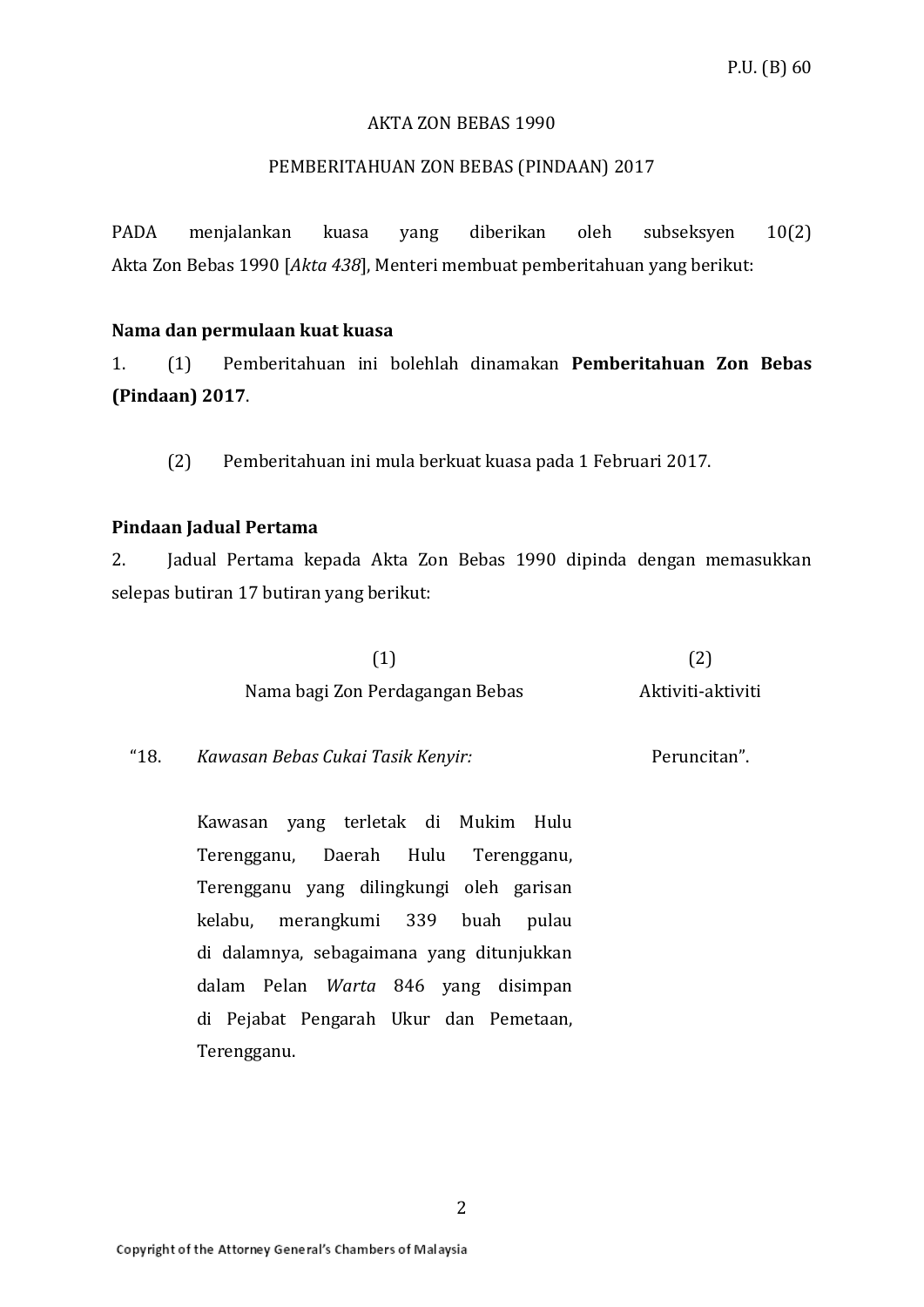Dibuat 20 Januari 2017 [SULIT KE.HT (96)667/07-16/T Klt.9 Sk. 8; Perb. (c)0.9060/64(SK.1)(40); PN(PU2)485/VII]

> DATUK JOHARI BIN ABDUL GHANI *Menteri Kewangan Kedua*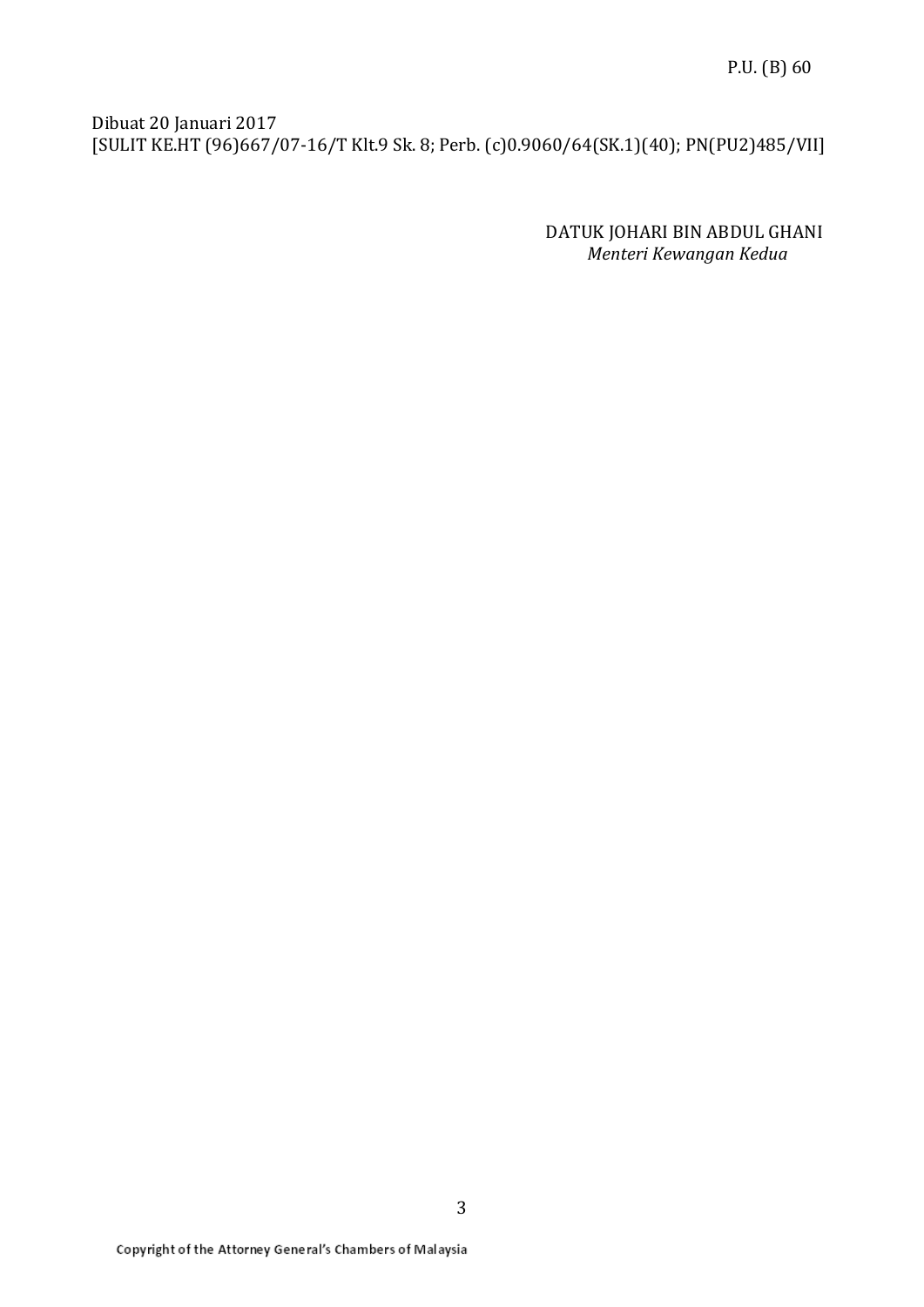#### FREE ZONES ACT 1990

# FREE ZONES (AMENDMENT) NOTIFICATION 2017

IN exercise of the powers conferred by subsection 10(2) of the Free Zones Act 1990 [*Act 438*], the Minister makes the following notification:

#### **Citation and commencement**

1. (1) This notification may be cited as the **Free Zones (Amendment) Notification 2017**.

(2) This Notification comes into operation on 1 February 2017.

# **Amendment of First Schedule**

2. The First Schedule to the Free Zones Act 1990 is amended by inserting after item 17 the following item:

| (1)                          | (2)        |
|------------------------------|------------|
| Name of Free Commercial Zone | Activities |

"18. *Tasik Kenyir Duty Free Area:* Retail".

> The area situated in the Mukim of Hulu Terengganu, District of Hulu Terengganu, Terengganu bounded by the grey line encompassing the 339 islands therein, as shown in the *Gazette* Plan 846 deposited in the Office of the Director of Survey and Mapping, Terengganu.